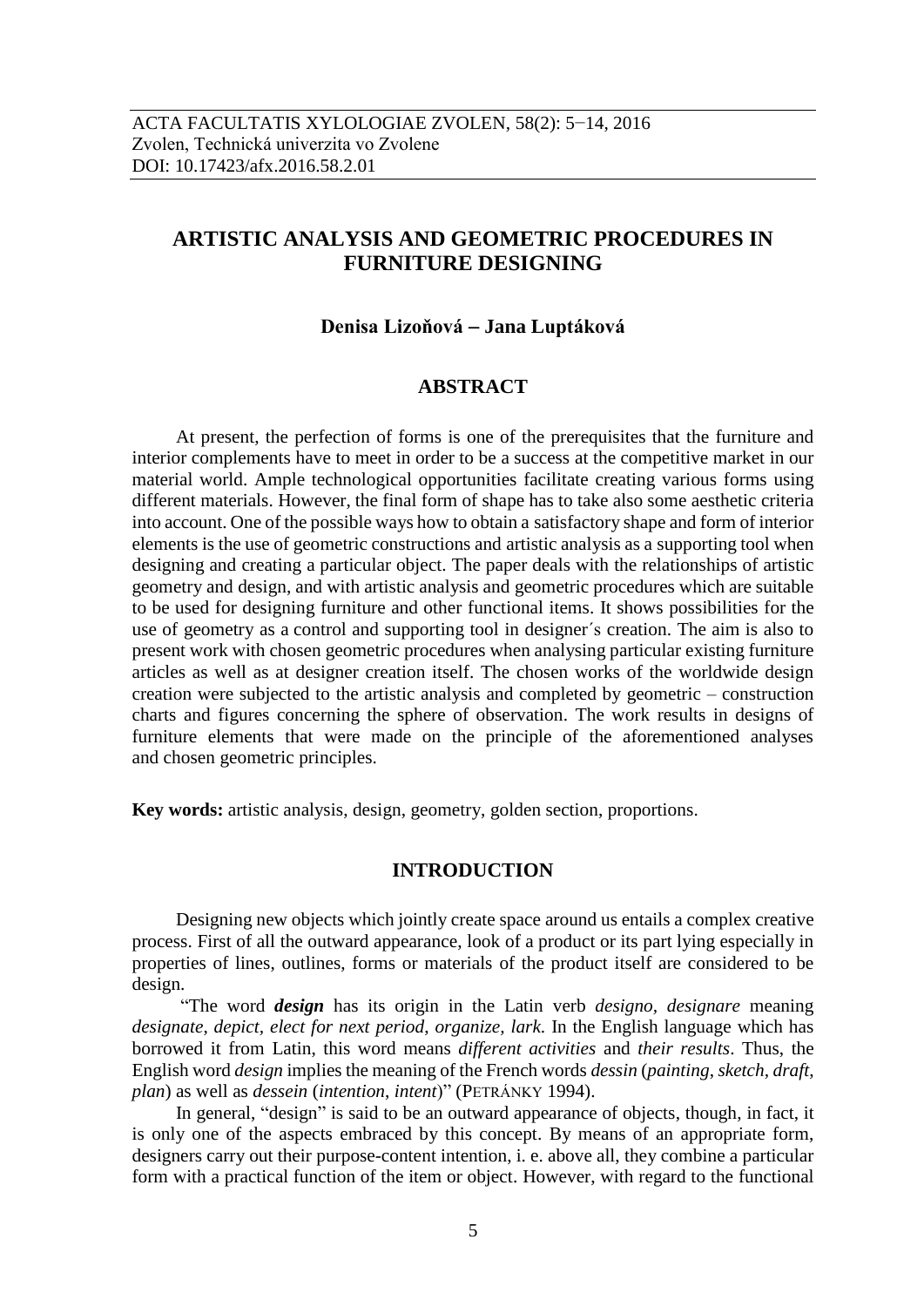products it is essential that the content expressed in a particular form should achieve also some aesthetic value. It is taken for granted with respect to the objects of art.

To meet aesthetic requirements, which is the main prerequisite of the design object, it might be helpful to use the method of geometric-artistic analysis and apply suitable geometric procedures. These represent an important part of the design practice. Due to its characteristics and possibilities, geometry supports precision and clarity of shape and so it contributes to its harmonizing. Nowadays, when technology has exceeded traditional constructional principles, it is important to realize the necessity of precise approach to designing and constructing new objects and thus also to the solution of their shape. Just the use of geometry can be a useful aid. Geometric procedures and constructions can help at the beginnings of a design or, on the contrary, at the end when the shape is elaborated more thoroughly. At the same time, applying geometric procedures expects conscious and thought-out work along with the process of abstract thinking.

The aim of the paper is to show possibilities of using artistic geometry and chosen geometric and compositional methods when designing interior elements and furniture as well as their representation in already existing objects. Geometric construction was used already in the past and many world-recognized designers and artists had a tendency to use it during their creation as it can be seen in artistic analysis of particular objects. Familiarity with applicable composition principles leads to more exact procedures at a proper design creation. It can be seen at the end of the paper where the chosen geometric principles are applied. The actual drafts of the furniture articles presented in the paper were formed just on these grounds.

Observing the chosen problems of applying geometry and appropriate geometric constructions at designing utilities started from the initial basic acquisition of geometry knowledge and overview of needed constructions. Consequently, the chosen articles were subjected to the artistic analysis. The obtained knowledge was applied and profited by authors´ designs.

### **ANALYTICAL PART**

One of the most frequent geometric methods which are used in practice to correct and emphasize a special design and artistic quality of the designed object is the work with its **proportions**. Just introducing the proportions of an object into harmonious and consistent relationships helps to its overall good final effect of shape. The aim of these methods is introducing all elements and parts into mutual correspondence, appropriateness, and relatedness.

Processing and creating forms by the method of balancing proportions can be observed already in the past, e. g. in the architecture of temples. Placement of the main sculpture of God in a temple as well as spatial relationships among other temple elements, relationships of height, width, and length were always obtaining different forms of content and expression in different times and they were directly connected with the characteristics of those times and a way of thinking of the then man. Though the form of expression was historically being changed, many principles and rules stayed general and timeless.

In the course of time, some basic methods which were used to introduce particular proportions into mutually consistent and harmonious relationships were established. These methods presented a well-thought-out and geometrically-compositionally well-arranged order.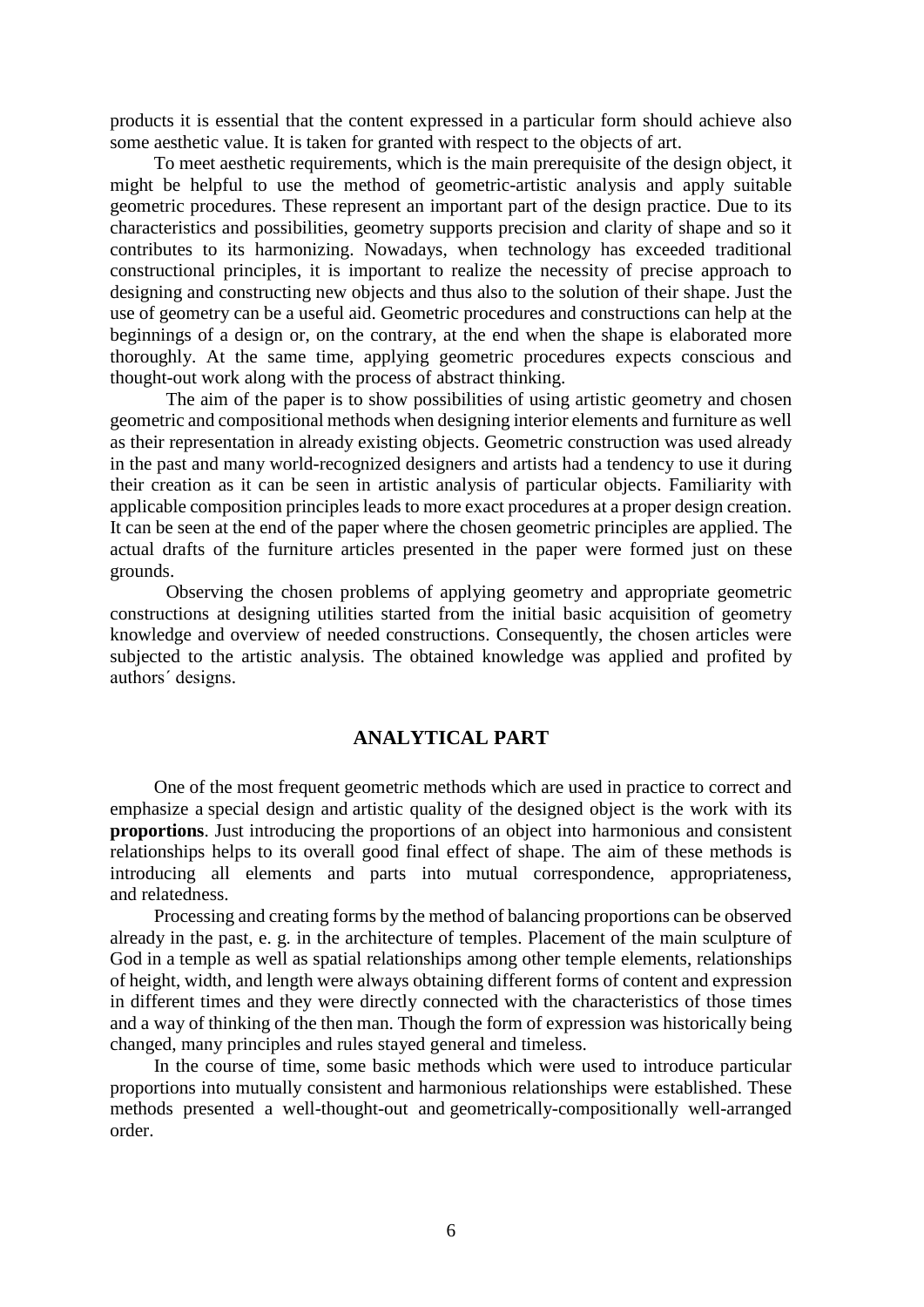

**Fig. 1 The Temple of Dendera – House of Hathor.**

The simplest and at the same time the most frequently used proportioning system is based on **module**. Its base can be a number or spatial or square geometric shape element (square, circle, cube, and things like that). The use of the module comprises creating a certain draft or grid, which is a base of the whole compositional plan. Then the essential proportions of the object and its parts are inscribed in the grid and so their linkage and mutual balance are reached.

The module system is characteristic especially for the ancient architecture. However, its use can be found in the course of time until now.

Fig. 1 illustrates the facade and schematized ground plan of the Egyptian Temple of Hathor at Dendera. The completed constructional chart illustrates modular structuring. The basis is a square and proportions 1:2 in the front face as well as in the whole ground plan. At the same time, the ground plan is divided on in the proportion 1:3.

Egyptian buildings are characteristic just of the module proportioning system starting from the ratios of the whole numbers 1:2, 1:3, 1:4 etc., that is the module element represented by the number 1 or the geometric shape of square on a plane and cube in space. Another module shape element is a circle on a plane or sphere in space. It often appears in formphilosophical and spiritual views of the Egyptian civilization and its essential expression can be found in "Flower of Life" (Fig. 2).

According to the ancient Egyptian views, the "Flower of Life"– a symbol of sacred Egyptian geometry – depicts the first acts of the creation of the universe. A point (the centre of a circle) gets out of it itself and it makes a line by multiplying its form. The generated energy is transformed and it comes back, thus an equilateral triangle is created. This presents a base of a tetrahedron. By turning the tetrahedron, the first virtual sphere is formed. Then, another movement is done from the centre of the first sphere as far as its edge where there is a base of a new sphere. Afterwards, other movements follow along the perimeter and new spheres are created. The geometric pattern is infinitely repeated and it is considered to be a base of all created. Subsequently, this symbol of sacred Egyptian geometry was used in deducing proportions and relationships used in architectural objects, buildings of temples, tombs etc.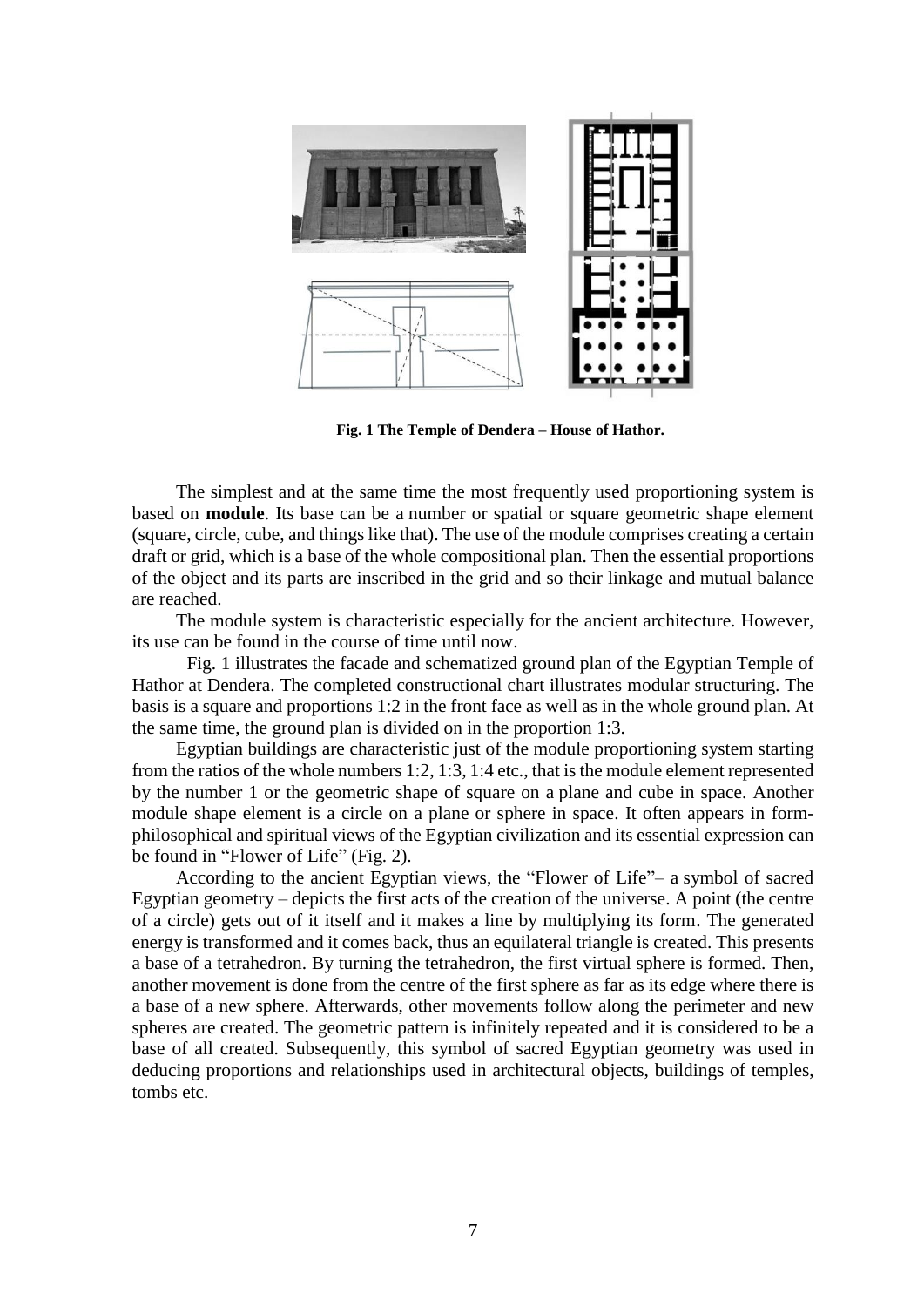

**Fig. 2 "Flower of Life"**

In addition to the simple module and natural numbers resulting from it, also **irrational numerical relationships** are often used for harmonizing proportions. They help to create shape figures which can be mutually put together in a geometric arrangement. The simplest regular relationship of such an arrangement is created within putting squares in order, where each following one is created by connecting the midpoints of the sides of that previous one.

Irrational relationships are expressed also by so-called "**root rectangles**". They are the rectangles with the ratio of the sides 1:  $\sqrt{2}$ , 1:  $\sqrt{3}$ , 1:  $\sqrt{4}$ , 1:  $\sqrt{5}$  etc. "These root rectangles possess the property of being endlessly subdivided into proportionally smaller rectangles. This means that when root 2 rectangle is divided into half, the result is two smaller root 2 rectangles, when divided into fourth, the result is four smaller root 2 rectangles, etc." (ELAM 2011).



**Fig. 3 Root rectangles.**

The way of creating the "root rectangles" with the ratio of the sides 1:  $\sqrt{2}$ , 1:  $\sqrt{3}$ , 1:  $\sqrt{4}$ , is shown in Fig. 3, top left. The left bottom illustrates a created possibility of further harmonious interior structuring of the rooted rectangle with the side proportions of 1:  $\sqrt{2}$ using midlines and diagonals. The right part in Fig. 3 presents an author artistic composition starting from previous structuring inside the rooted rectangle. Though at first sight it appears disorderly, its inner bonds keep it in a certain system which has its own logics. Proportions of this rectangle approach to the golden section proportions, which makes the given geometric shape interesting and often used in construction.

All "root rectangles" present a dynamic base and offer a number of harmonious divisions and combinations that are relative to the proportions of the original. The process of harmonious division is based on drawing the diagonals and subsequently creating a grid using the right-angle system.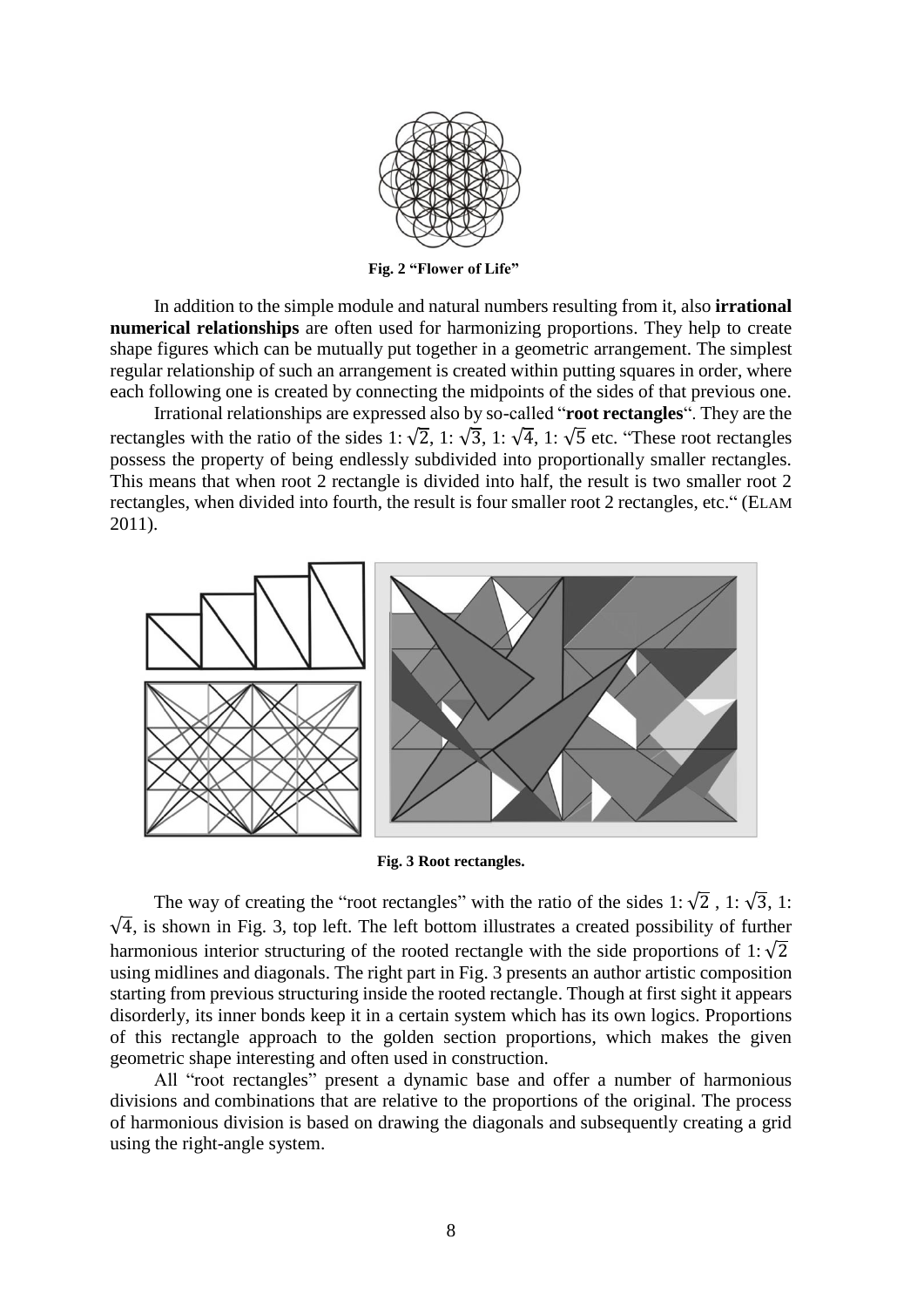The practical use of balancing proportions by means of irrational relationships can be found in many pieces of work by prominent authors of the  $20<sup>th</sup>$  century. They were used in drafting ground floors, shape harmonizing of furniture parts and interior as well as in making posters and advertising boards.

**Frank Lloyd Wright** (1868–1959) was one of the most significant American [architects a](http://sk.wikipedia.org/wiki/Architekt)nd designers of the  $20<sup>th</sup>$  century. His work was characteristic of an interest in simple geometric forms and intersecting vertical planes. Outstanding features of Wright´s designer works are simple constructions, direct lines and shapes based predominantly on elementary geometrical shapes (square, circle). "Root rectangle" proportions with the ratio of the sides 1:  $\sqrt{2}$  became a basis for the design of the Barrel Chair.

"The Refined Barrel Chair has pleasing proportions. The front view fits in a root 2 rectangle with the seat frame just below the centre point. The arms of the chair are a tone half the distance from the seat to the top of the chair. The height of the chair is twice the diameter of the cushion …" (ELAM 2011).



**Fig. 4 Barrel chair – Frank Lloyd Wright.**

A peculiarity among proportions is the **golden section**. The "golden section (lat. *sectio aurea*) is a division of an abscissa into two parts so that the longer part divided by the smaller part is also equal to the whole length divided by the longer part" (ŘÍMAN 1987).

Generally, it is considered as a universe law manifesting itself in nature. The golden section proportions, in general, are characterized as the most harmonious, the most balanced and the most beautiful. This ideal harmonious compositional proportion has been applied in fine arts and architecture since the ancient times. We can find it in the ancient building of Parthenon, in a number of Gothic cathedrals as well as in contemporary furniture and interior.

From the geometric point of view there are essential geometric shapes containing the golden section in themselves. They are: the golden section rectangle (Fig. 5), the golden section triangle, the golden section spiral, regular pentagon, five regular [convex](https://sk.wikipedia.org/wiki/Konvexn%C3%A1_mno%C5%BEina) polyhedrons, and the so-called [Platonic solids.](https://sk.wikipedia.org/wiki/Plat%C3%B3nske_teleso) Harmonious proportional relationships are included in the ratios of their sides or diagonals. For their properties, these geometric shapes are often used in compositions; however, we can encounter them also in nature, e. g. the golden spiral in the shape of Nautilus pompilius shell.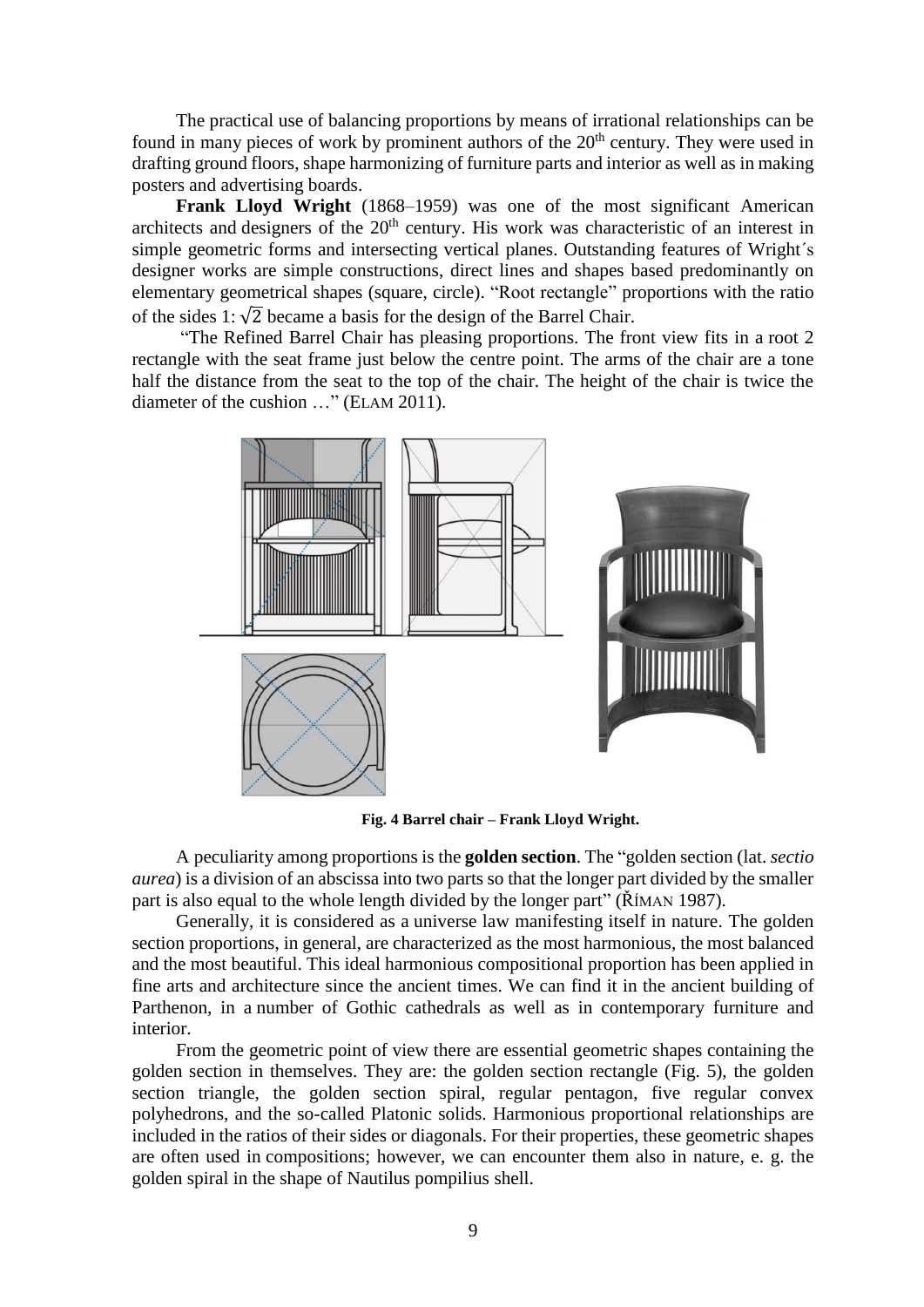

**Fig. 5 Golden section rectangle with a simple division and the golden section spiral inscribed in it.**

Designer **Charles Eames** used classical principles of proportions in his works. The golden section can be found in many pieces of his work, e. g. in his known Plywood Chair designed in co-operation with the architect Eero Saaarinen for the Organic Furniture Competition in 1940 where it received the first prize. The chair linked together harmonious proportions and, at those times, innovative technology of three-dimensional moulded plywood material. "The relationship of the chair's proportions to the golden section rectangle was fully consciously planned. The chair back fits perfectly into a golden section rectangle." (ELAM 2011). The chair ground plan can be inscribed in the square and the elevation and side elevation catches the golden section proportions. Within moulding we can also notice the rounding of the back and seat, and also constructional circles harmonized in multiples of the whole numbers.



**Fig. 6 Plywood Chair – Charles Eames.**

The golden section proportions gripped also the French architect, designer, painter, and writer **Le Corbusier**. All his work is characteristic of unique basic forms with no complicated detail using geometric regularities to create harmonious relationships. Within theoretical pieces of work, he has formulated a new measuring system **Modulor,** "based on firm basic sizes derived from the human body and on proportions of formats bonded to the basic size by the system of mathematical dependences" (CRHÁK 2012). The Modulor was meant as a universal system of proportions. This system could be used to provide the measurements for all aspects of design and architecture, and Corbusier believed that it could be further applied to industry and mechanics. The fundamental "module" of the Modulor is a six-foot man. This Modulor Man is segmented according to the golden section. These proportions can be scaled up or down to infinity using a Fibonacci progression.

Le Corbusier applied the Modulor to his buildings, the Unité d'Habitation in Marseilles, the government complexes he built in Chandigarh, India, and his rural retreat, Le Cabanon.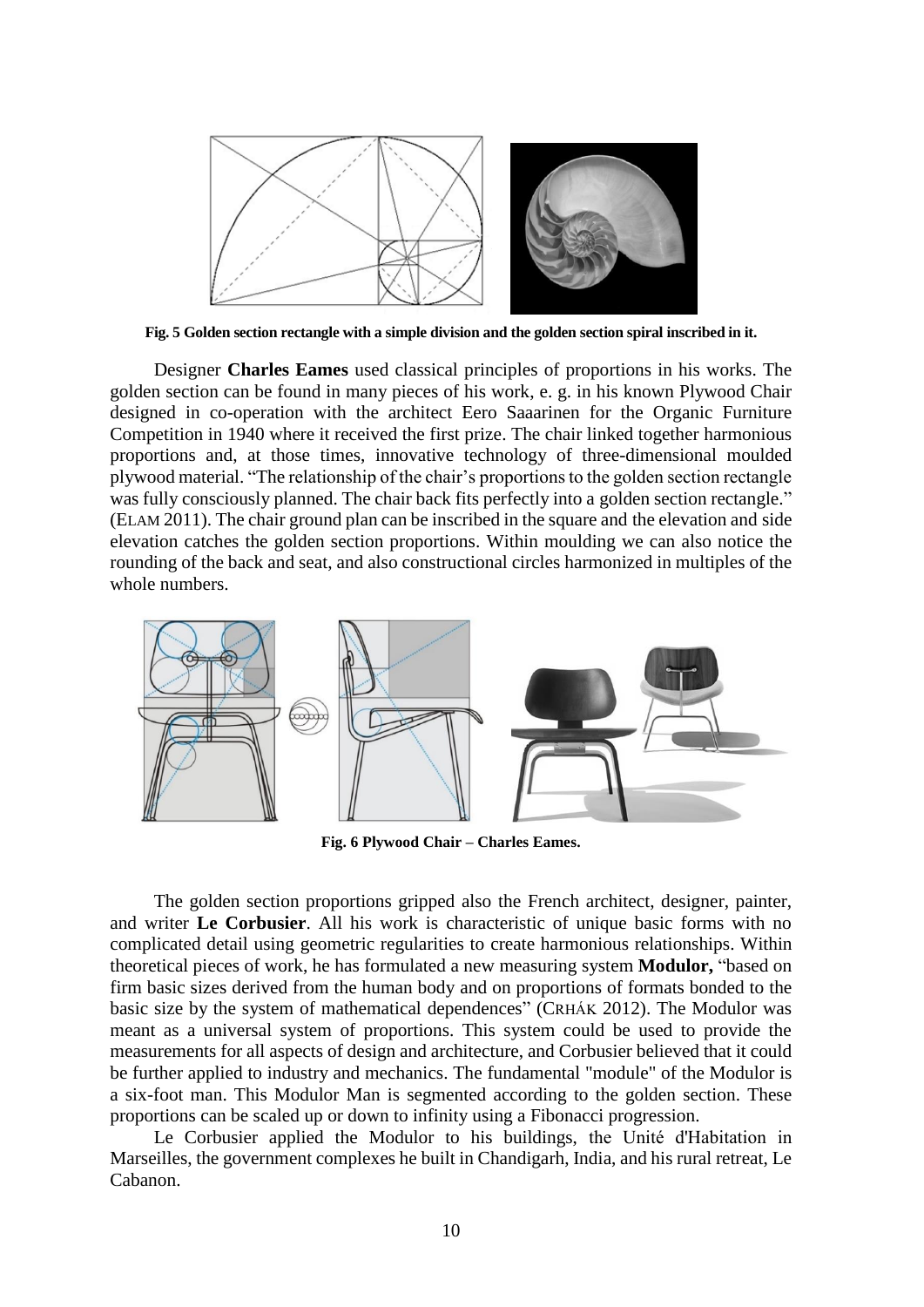

**Fig. 7 Modulor and the golden section.**

Le Corbusier´s co-operation with Charlotte Perriand and Pierre Jeanneret led to many successful solutions within interior and furniture design. The golden section catches e. g. the Chaise Longue whose proportions present just harmonious division of the golden section rectangle. An important visual as well as functional element is a chrome tubular frame in the shape of a circle part. "This arc is an elegantly simple system that slides in either direction and allows the user an infinite variety of positions, and is held in place by friction and gravity with either the head of feet raised" (ELAM 2011). The circular element is repeated in the form of a cushion. At the same time, the width of the golden section rectangle, of the described elevation of the Chaise, is the diameter of the mentioned circular frame.



**Fig. 8 The Chaise Longue – Le Corbusier.**

## **RESULTS AND DISCUSSION**

Introducing proportions into harmonious relationships means an important part of creating a formal part of a new design. Theoretical knowledge of the artistic analysis, creativity and the designer´s inner sensibility can be materialized then and a result are designs, sketches, drawings or objects reaching a high aesthetic quality. The rational approach, geometric and compositional regularities used already in the design itself bring an order and harmony in the artistic objects.

Using the module system as well as the golden section proportions within teaching design plays an important role in the preparation of a young designer. From the visual viewpoint, just the proportional side of the designed objects influences the aesthetic side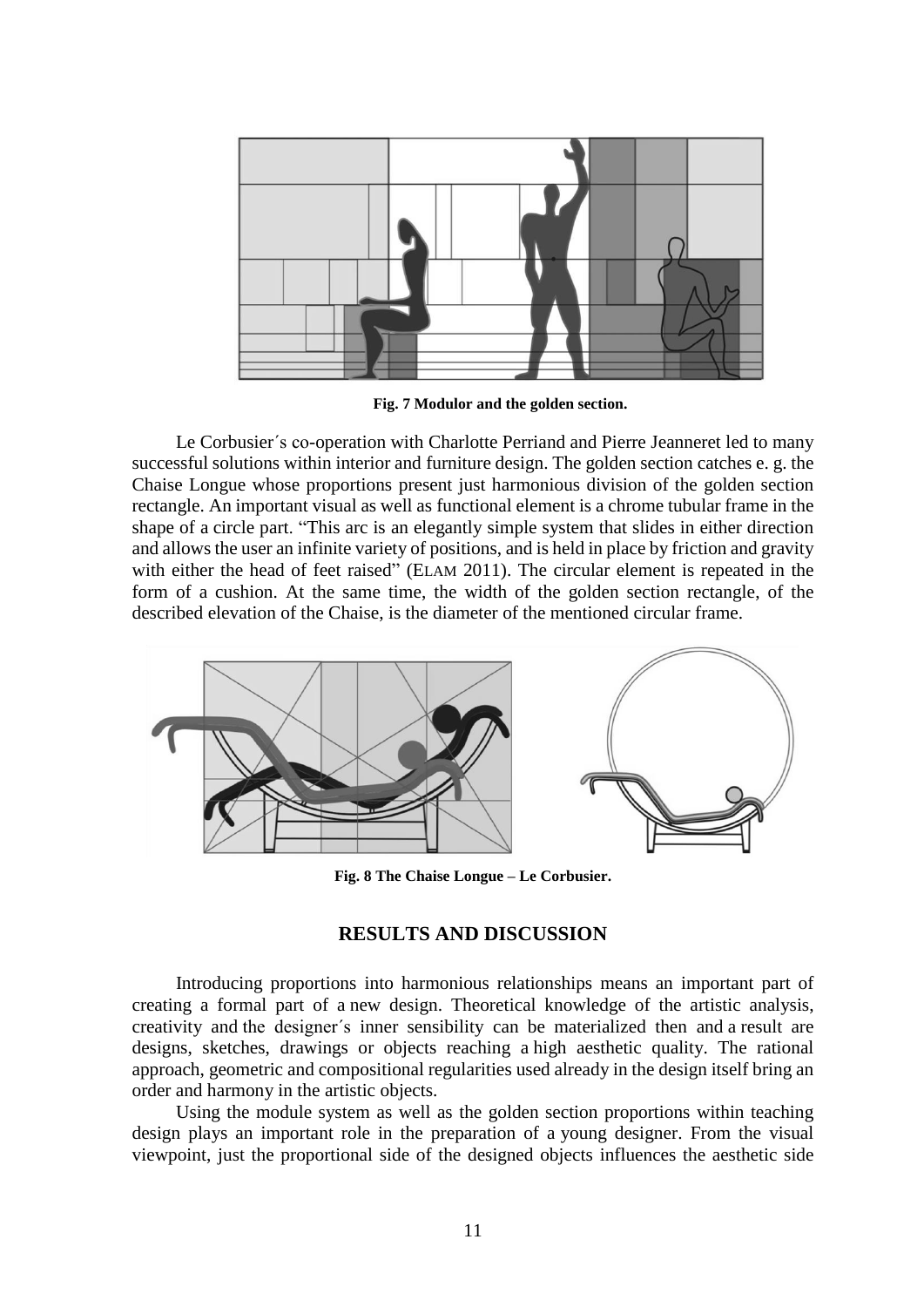most. Applying the obtained knowledge of the sphere of proportions and work with them can be seen in many designs. The following figure (Fig. 9) records one chosen of them.



**Fig. 9 Handy desk using the golden section.**

This represents the design of a handy desk which was made as a student work within the geometry workshop "Golden Section and Its Applications in Design 2013". The work was developed by the students of furniture design Anna Cázerová and Daniela Fričová supervised by their teachers Ing. Denisa Lizoňová, ArtD., and Ing. Zuzana Tončíková, ArtD. The proportions of the object are designed in harmony with the golden section.

A basis was the design of the mobile object which would meet the basic functional conditions. The furniture article is intended to be a handy desk for hospitals or another social facility. It serves the purpose of laying down basic individual needs and it can be used also at catering to arrange meals. The initial shaping solution (that is not presented in the figure) was consequently subjected to proportional analyses and adapted using the golden section proportions. The golden section is contained in the shape of the biggest cabinet, however, also in the proportions of smaller cabinets each other. Also leg placing and leg proportions are designed in the golden section proportion.



**Fig. 10 Storage shelving system Mondry – Denisa Lizoňová.**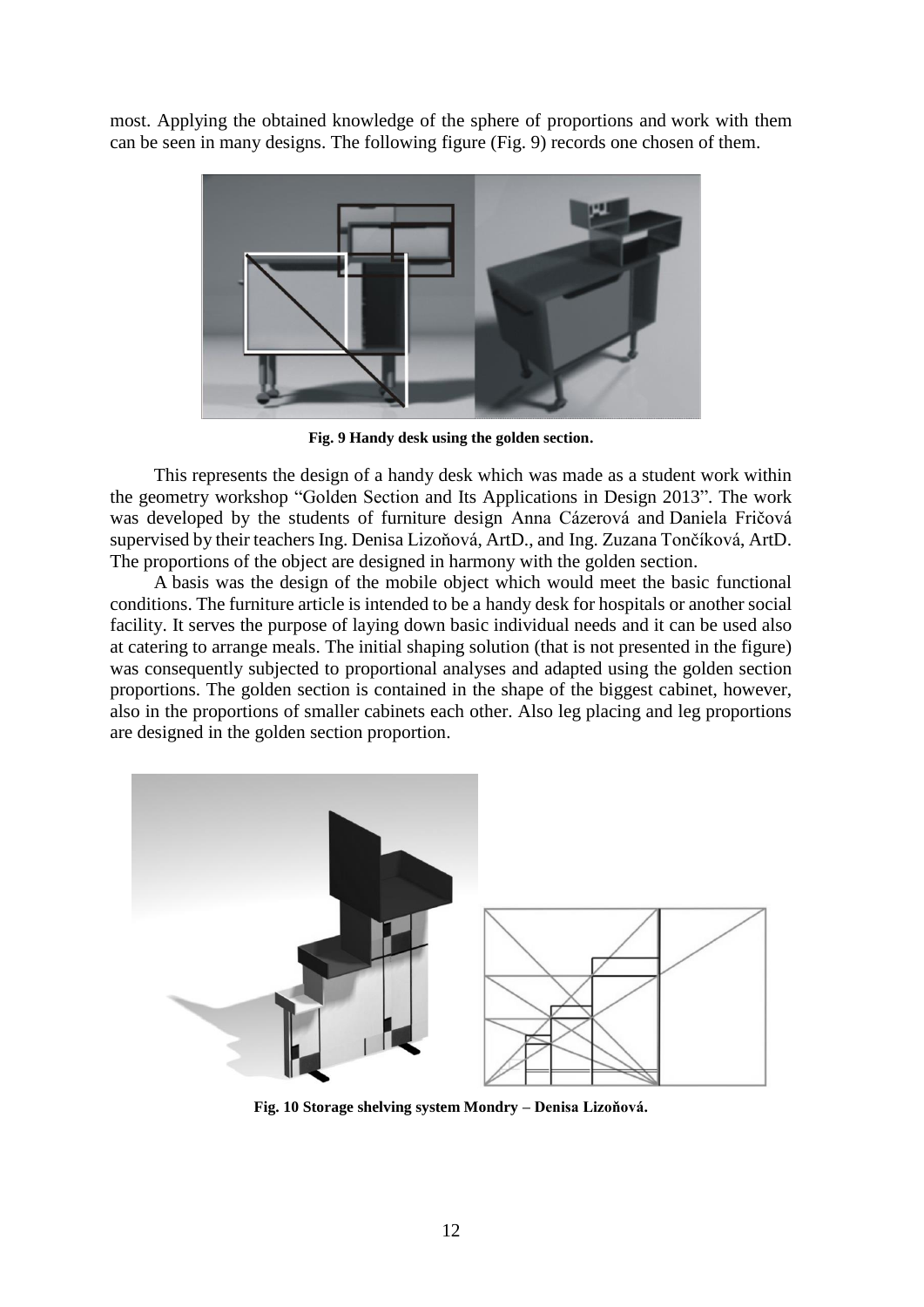Another example of the use of introducing proportions into interrelationships is the author´s design of the storage system Mondry. Particular shelving units as well as the whole object are designed with the use of the golden section proportions as it is also seen in the schematic construction in Fig. 10, right. The golden section proportions were chosen due to proving a possibility to construct using the geometric support. The designed storage system serves the purpose of laying small things aside and it is also an interior fence. The golden section is contained in the proportions of shelves whose width and length dimensions as well as height structuring gradually harmoniously increases. The very basic proportion of the object (width, length, height) are harmonized so that the object met also the functional aspects, which is, of course, a condition.

As we have already mentioned above, applying geometry cannot be purposeless and when designing it is necessary to select appropriate constructions and procedures. Each furniture or utility has its own functional and ergonomic requirements and thus the principles of geometric constructing must be selected adequately.

#### **CONCLUSION**

Artistic geometry makes a connecting link between science (geometry) and art, which makes great possibilities for its use within creative process of constructing a work of art and design. Involving artistic and geometric analyses in the complex of designer activity, work with proportions and composition, requires compact knowledge of various spheres of geometry and perfect linking together with the designer´s talent. This harmonious connecting of knowledge and inner sensibility is a key moment for creating objects of the top aesthetic quality, which is the main intention of every designer.

Geometric construction of a designer´s work provides a possibility of simpler composing in accordance with aesthetic principles. Thus, the phase of searching for ideal forms, especially for compositionally more sophisticated objects is facilitated. In this way geometry, to a certain extent, contributes to rationalization of creation which is in harmony with high demands of the contemporary technical period.

As we have shown in the paper the geometric procedures at designing were used also in the past. An example are inscribed geometric – constructional charts of chosen furniture elements and also the artistic composition based on geometric rules. Applying geometric support is possible already at the beginning of object constructing itself as it was presented in the author´s designs. Thus, the set aims have been fulfilled.

Knowledge and experience obtained from the sphere of artistic geometry and analysis represent an important part needed in designer work with the aim to create a product meeting the high standard and fulfilling all criteria for a good design. The criteria of a systematic designer´s creation whose objective is to correct or shape the work of a designer (planner), offer a wide base for applying geometry and geometric regularities in the system of the construction of a designer product.

#### **REFERENCES**

CRHÁK, F., KOSTKA, Z. 1986. Výtvarná geometria. Bratislava : SPN, 1986. 160 p. CRHÁK, F. 2012. Výtvarná geometria plus. Brno : VUTIUM, 2012.186 p. ISBN 978-80-214-3767-8. ELAM, K. 2011. Geometry of design: Studies in proportion and composition. New York : Princeton Architectural Press, 2011. 143 p. ISBN 978-16-1689-036-0. FIELL, CH., FIELL, P. 2001. Design of the 20th Century. Köln : TASKEN, 2001. 191p. ISBN 3-8228- 5542-1.